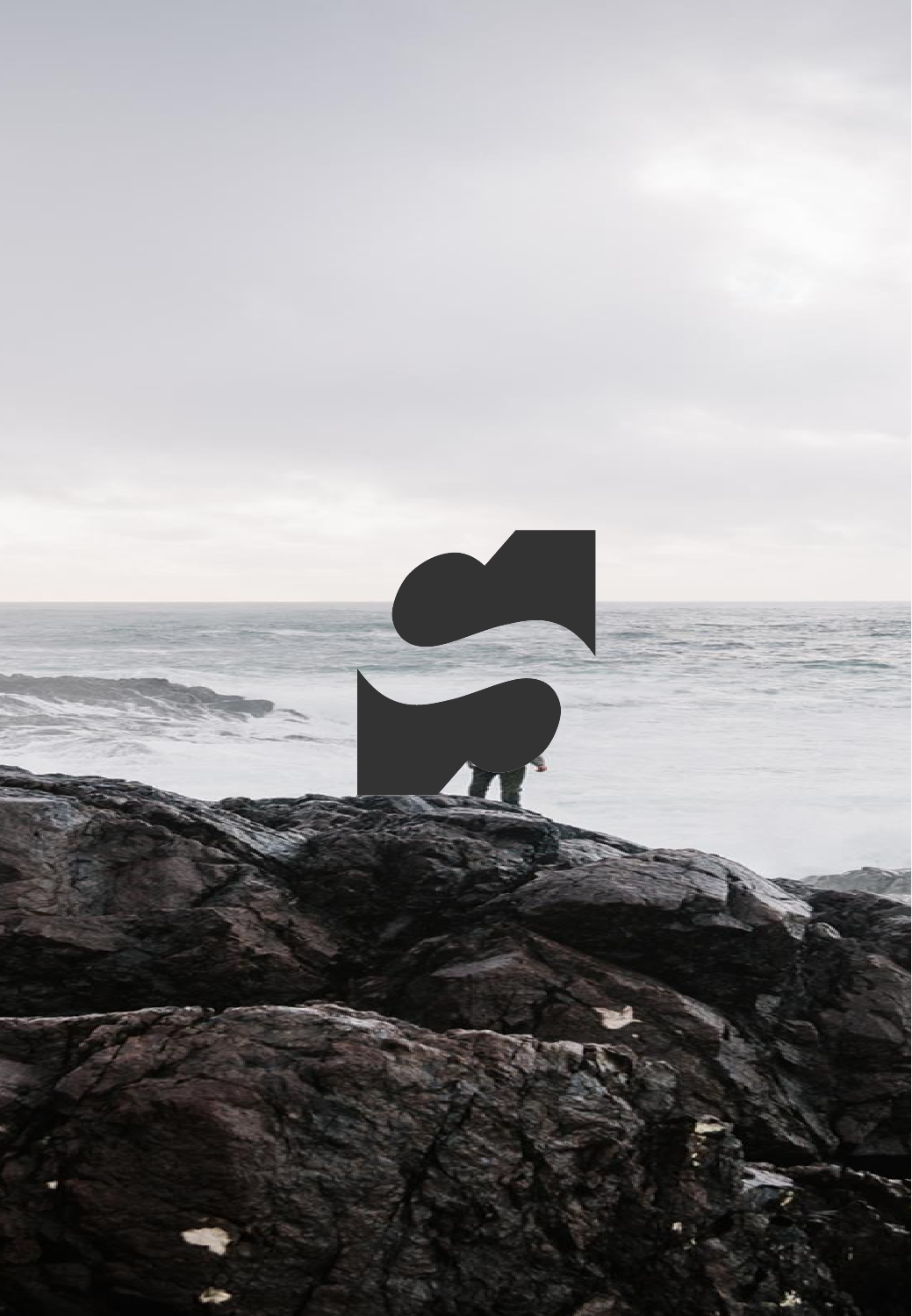# ServiceNow Connector for Qlik Sense User Guide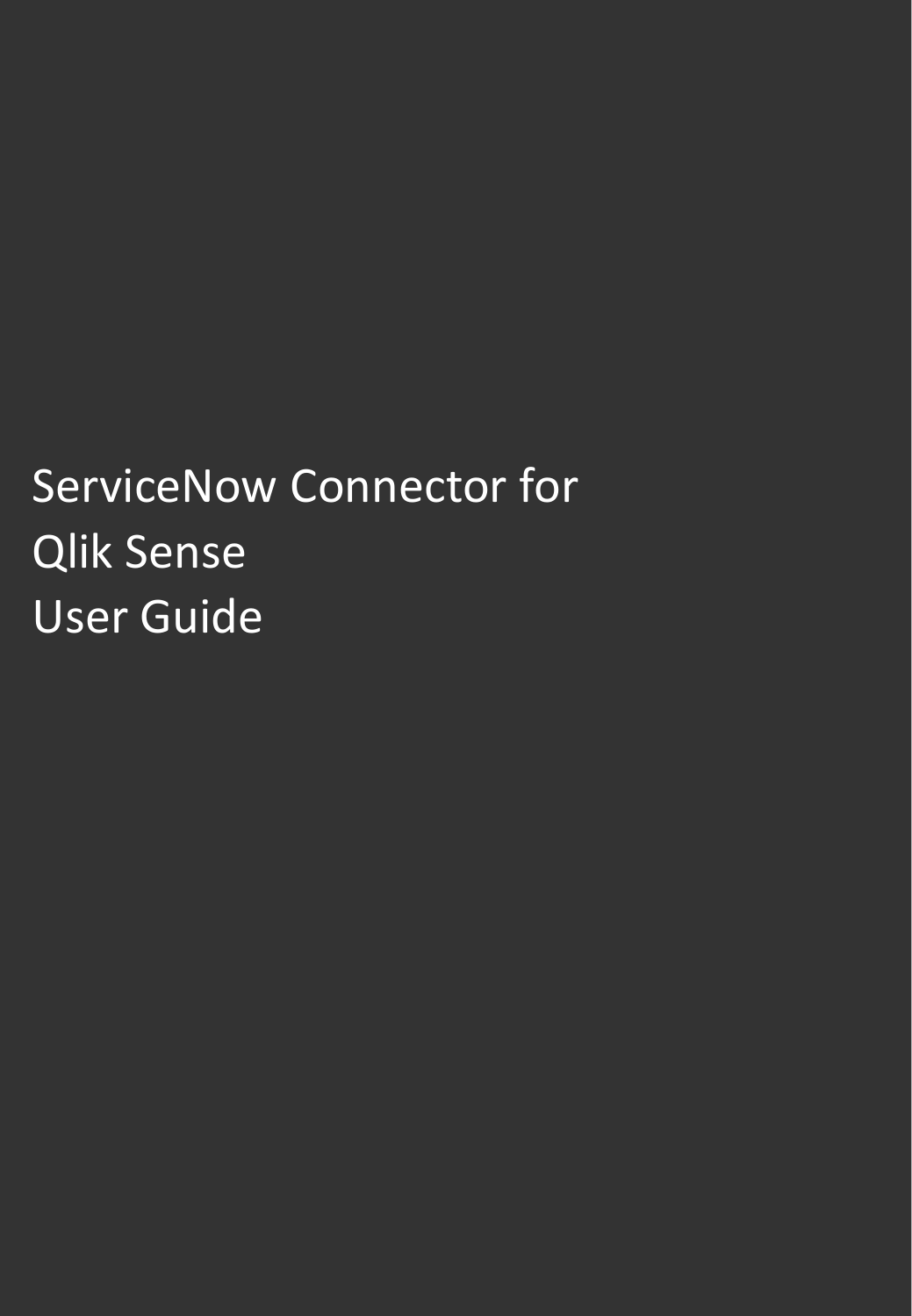# Content

- •Creating a new connection
- •Configuring ServiceNow access
- •Selecting and loading data
- •Notes
- •Tips and Tricks

This document describes how to use the ServiceNow Connector for Qlik Sense. Please contact support at [qlik.suport@stretch.dk](mailto:qlik.suport@stretch.dk) for help.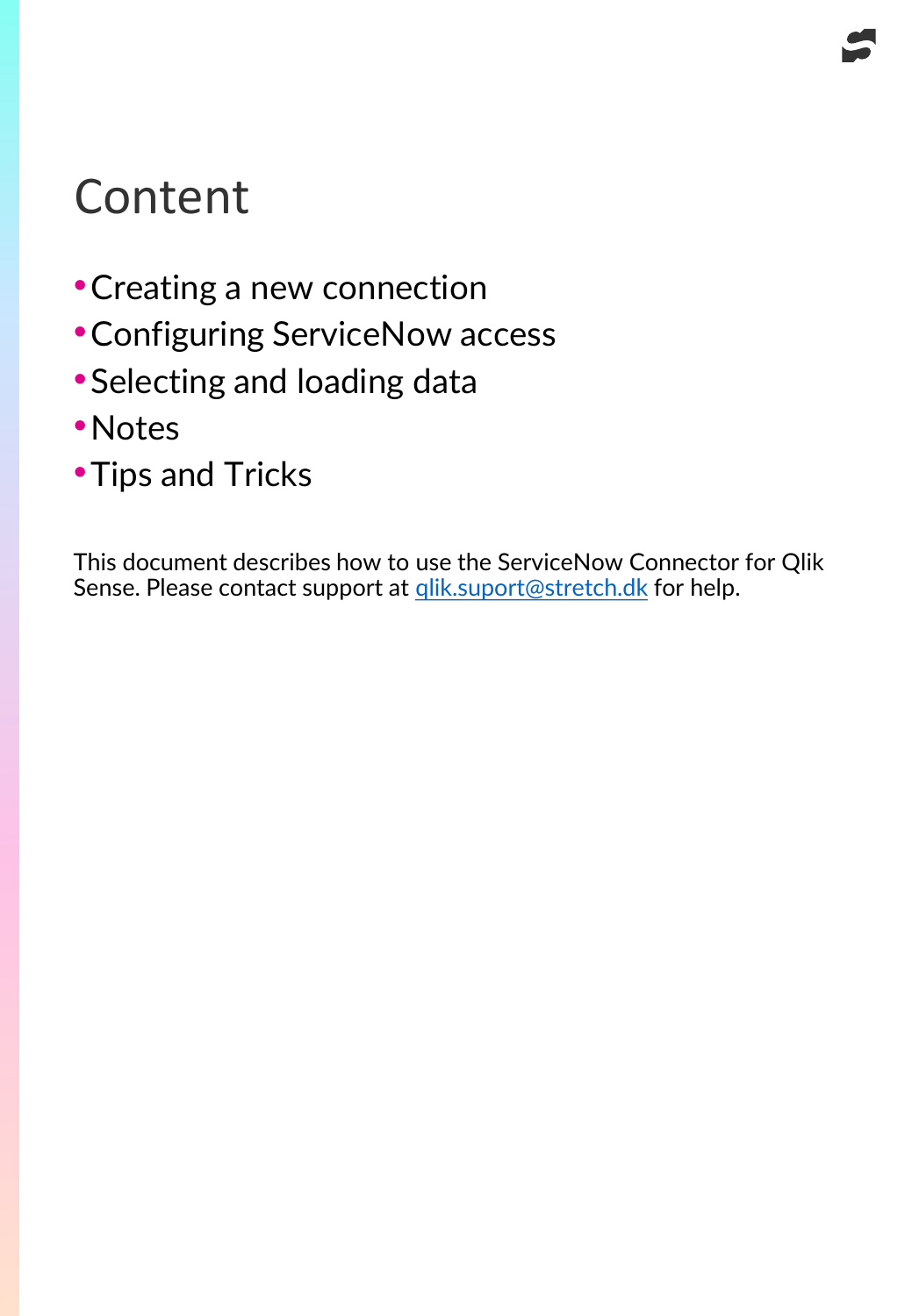Creating Connections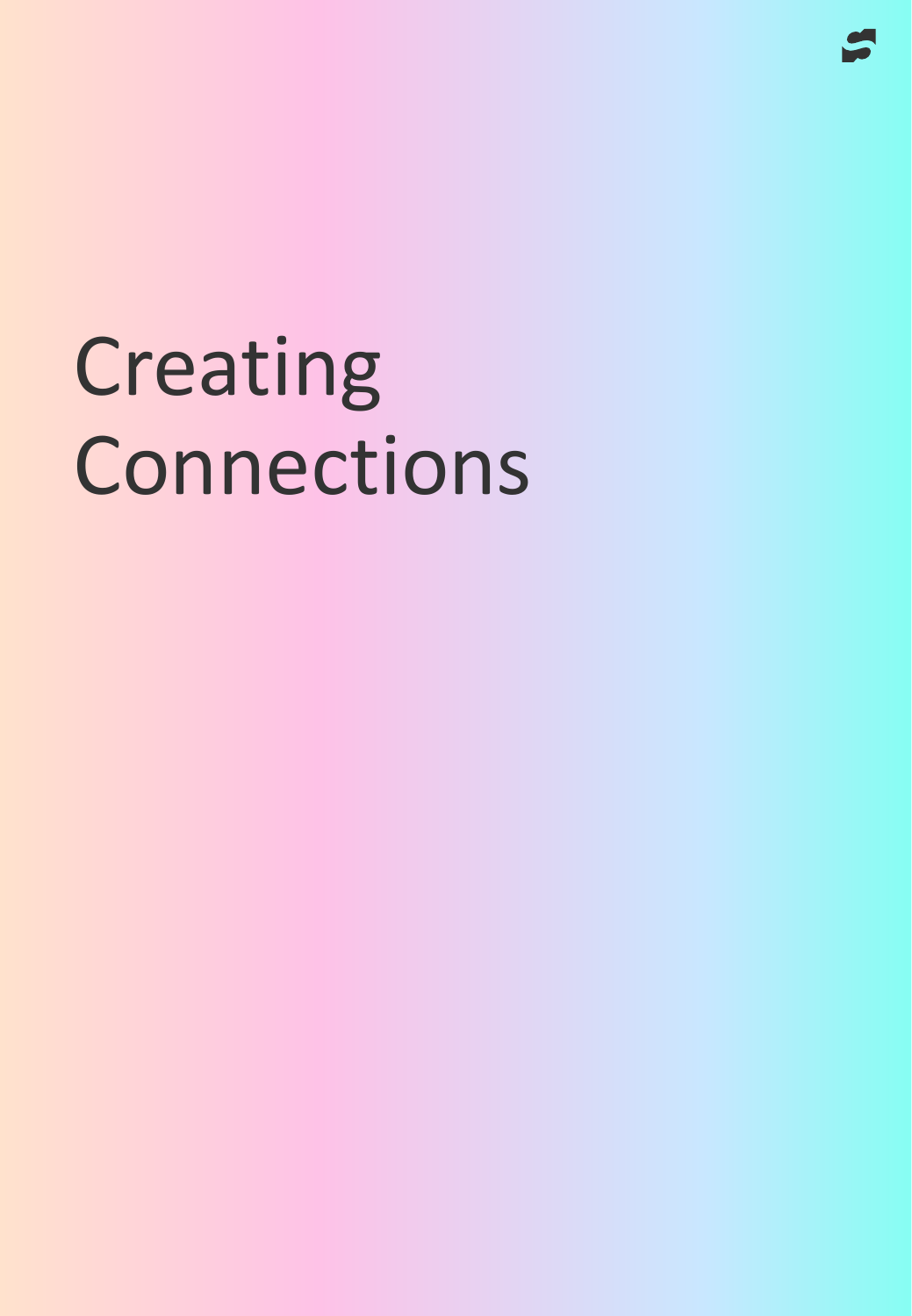## Creating a new connection

The ServiceNow connector for Qlik Sense support access to ServiceNow via the table API.

This document shows the configuration of connection to a stock ServiceNow. Custom and extended tables is supported, but if a heavily customized instance might need required additional steps.

This document assumes the users are familiar with basic Qlik tasks e.g. creating connections. If help is needed with these tasks, please contact us for assistance.

Support: [qlik.support@stretch.dk](mailto:qlik.support@stretch.dk)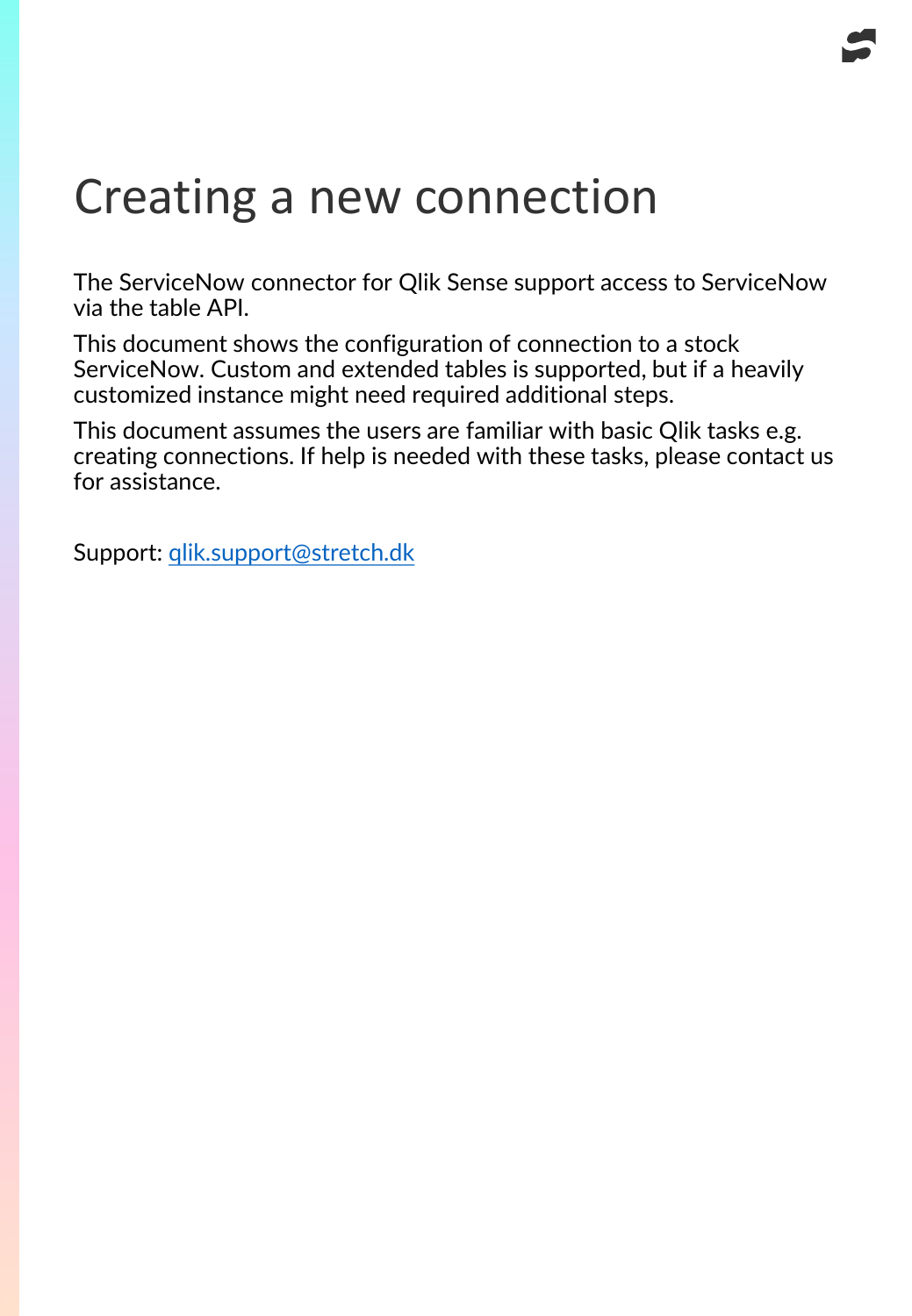## New connection – create

1. Go to the "data load editor" in the upper left corner:

|   | test <sub>2</sub> |    |
|---|-------------------|----|
|   | App overview      |    |
| ₽ | Data manager      | ᇅ  |
| 盾 | Data load editor  | P١ |
| 뭐 | Data model viewer |    |
|   | Open hub          |    |

2. Click the button "create new connection" in the upper left corner:

| <b>Data connections</b>      |  |
|------------------------------|--|
| <b>Create new connection</b> |  |
| Q Search                     |  |

3. Select the ServiceNow Connector form the list

| Create new connection |                                      |  |
|-----------------------|--------------------------------------|--|
| Q Search data sources |                                      |  |
|                       | ₩<br>ODBC                            |  |
|                       | as of<br>OLE DB                      |  |
|                       | Oracle                               |  |
|                       | 67<br>PostgreSQL                     |  |
|                       | 湊<br>Presto                          |  |
|                       | ш.<br>QABDI                          |  |
|                       | ₩<br>REST                            |  |
|                       | Salesforce                           |  |
|                       | SAP BAPI                             |  |
|                       | <b>SAP</b><br>SAP BEX                |  |
|                       | <b>SAD</b><br>SAP Extractor          |  |
|                       | SAP InfoProvider                     |  |
|                       | SAP SQL<br><b>SAP</b>                |  |
|                       | 5<br>ServiceNow Connector by Stretch |  |
|                       | ☀<br>Snowflake                       |  |
|                       | Teradata                             |  |
|                       | Web file<br>ெ                        |  |
|                       |                                      |  |
| AR Eve undated onl    | Close                                |  |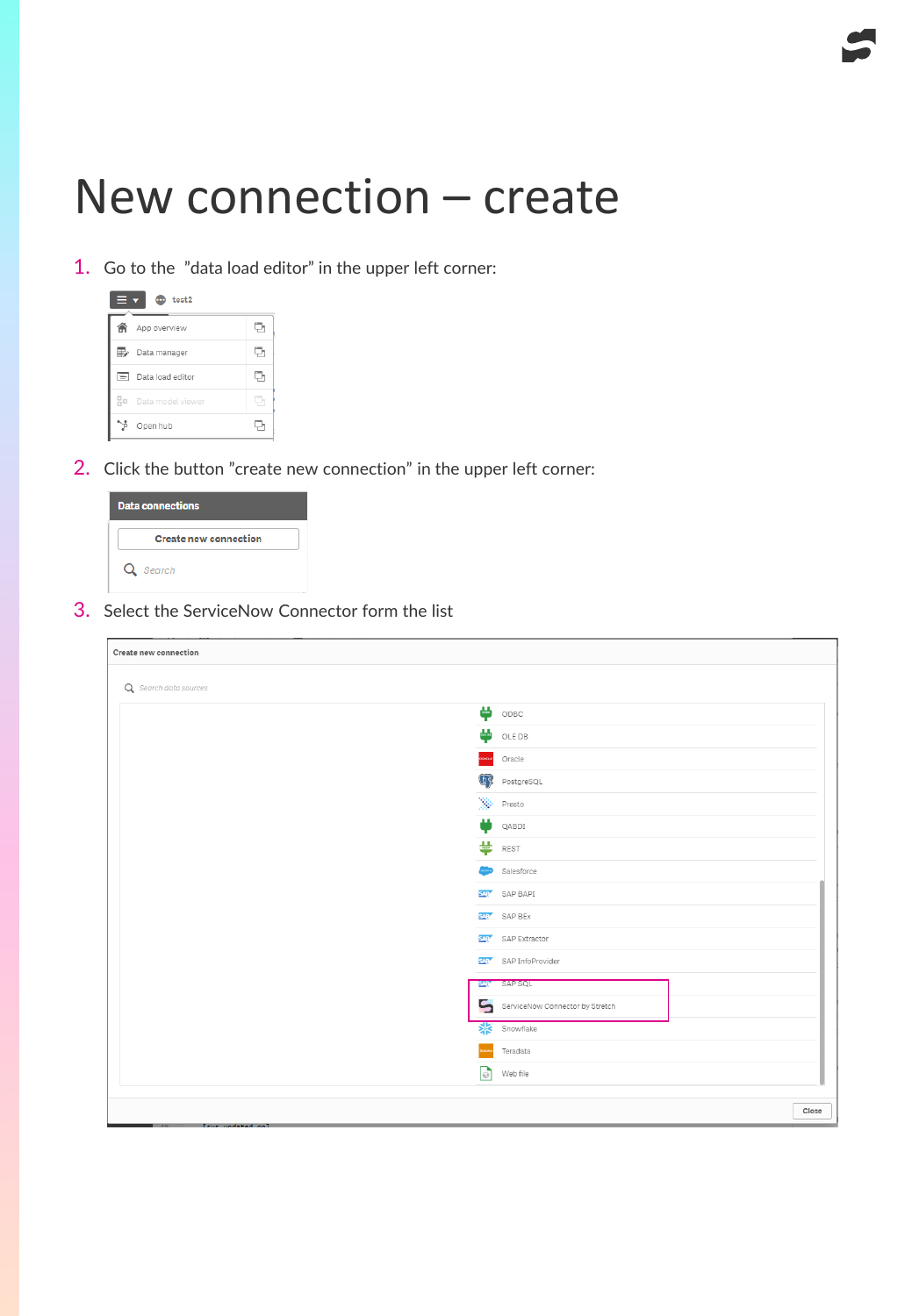# ServiceNow Connection

For a connection to ServiceNow the following information is required:

- 1. A username for the account to be used.
	- 1. An example: "qlikServiceUser".
		- 2. No spaces is allowed in the name
- 2. A password for the account.
	- 1. Note that two factor is not supported at the current time.
- 3. The address of the server.
	- 1. An example: "mycompany" or "dev12345"
- 4. The connection name is the name visible in Qlik

| ServiceNow Connection  |  |
|------------------------|--|
| Username               |  |
| username               |  |
| Password               |  |
| password               |  |
| <b>Qlik Properties</b> |  |
| Name                   |  |
| Connection name        |  |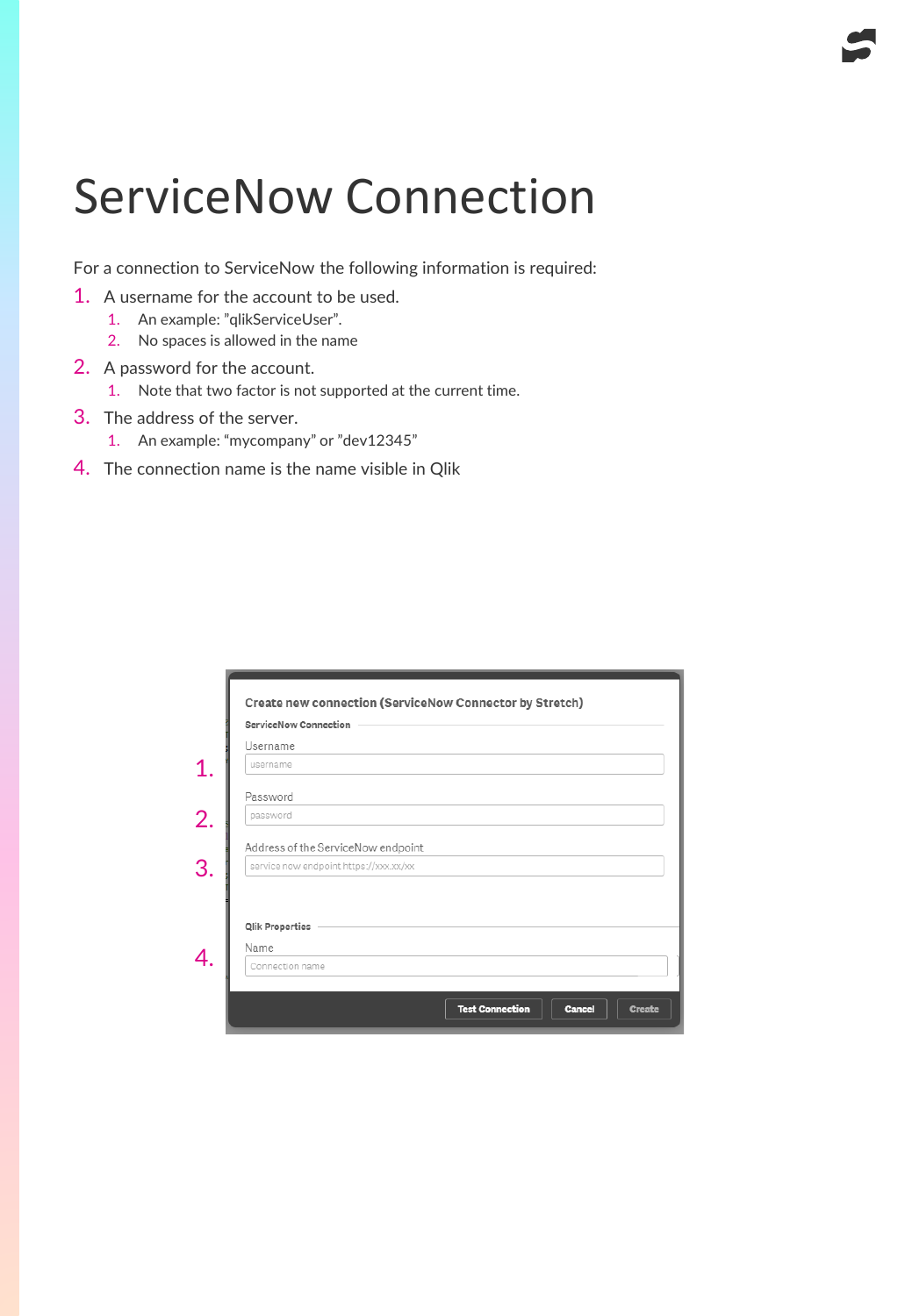### Configuring ServiceNow Access

#### 1. Ensuse the user(s) have read permission to

- Tables containing relevant data for the qlik applications
- 2. Ensure the user(s) have read permission the following systems tables:
	- sys\_dictionary table
	- sys db object table
- 3. Ensure the network, firewalls and routing is configured such that the Qlik Server (not the client) can communicate with the ServiceNow rest-endpoint.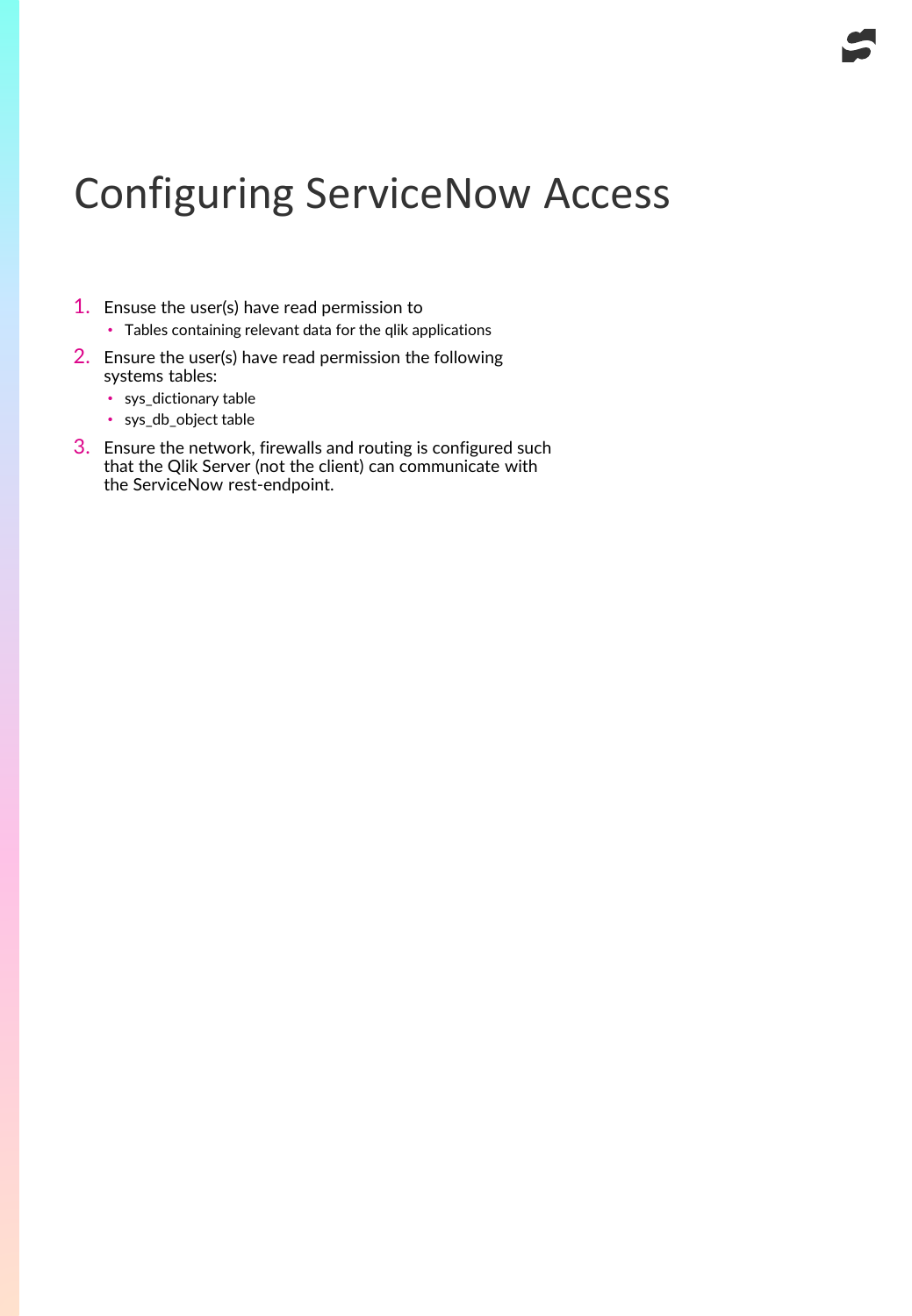# Loading data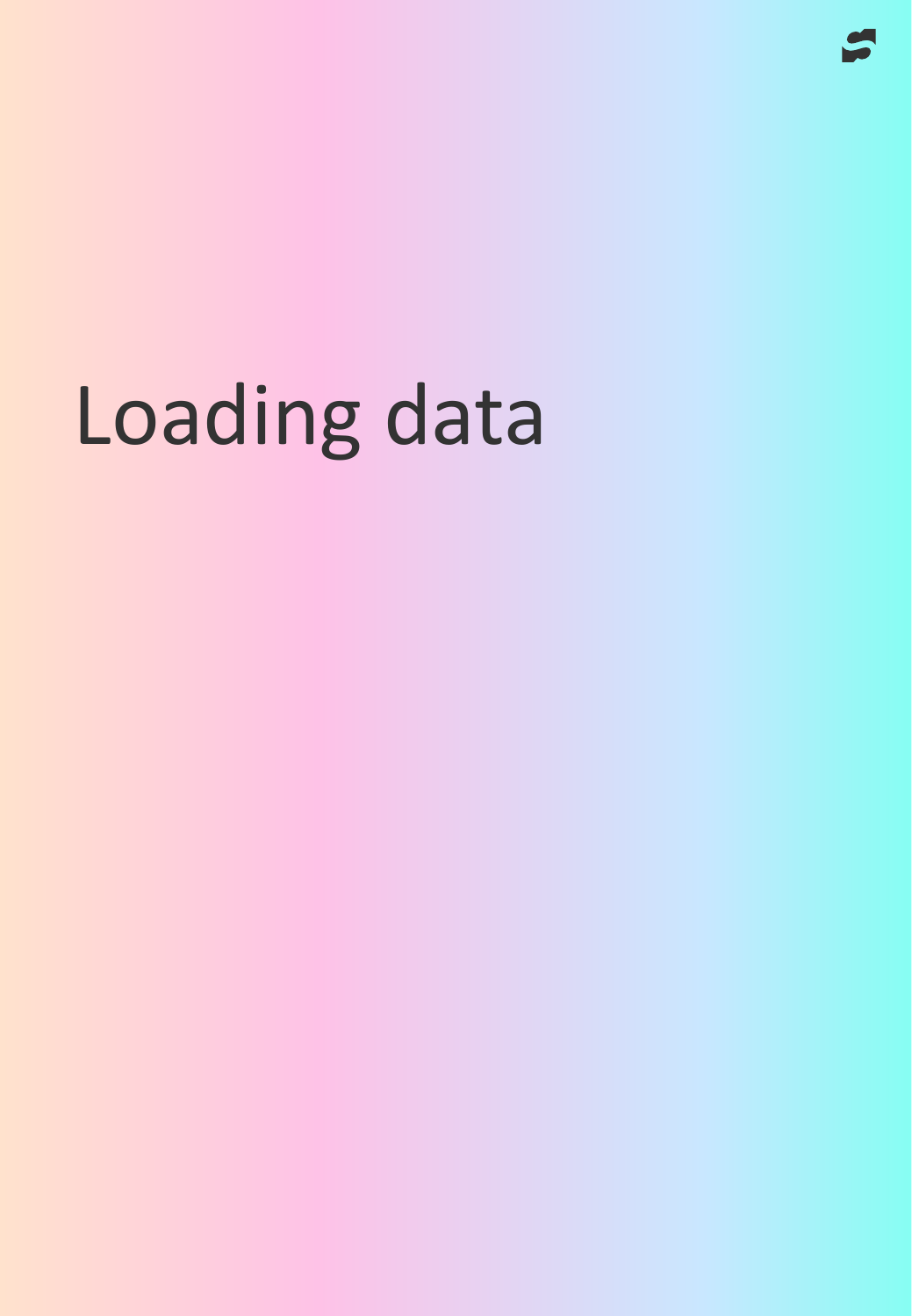# Loading data – User interface

The connector has a graphical user interface (GUI) to assist in selection and creating queries for data from ServiceNow.

- 1. A list of tables will be shown. The search box can be used to filter and limit the list to a subset of tables.
	- The search box search both the technical and non-technical names
- 2. Select the tables with the desired data
	- Using the checkmark to the left of the table name will select all fields in the table
	- Mouse over shows the non-technical table name
- 3. Select the desired fields in the table
	- If all fields was selected, individual fields can be un-selected here
- 4. Repeat step 2 & 3 to select data from multiple tables
- 5. Click insert script when all desired fields has been selected

| Tables<br>Q search                                                                                                    | Help Switch to query<br>Metadata |
|-----------------------------------------------------------------------------------------------------------------------|----------------------------------|
| $\hfill$ alm_asset                                                                                                    | ï                                |
| alm_asset_ci_field_m                                                                                                  |                                  |
| $\label{eq:1} \centering \begin{tabular}{ c c c } \hline & \text{aim\_asset\_cl\_state}\dots \\ \hline \end{tabular}$ |                                  |
| alm_consumable                                                                                                        |                                  |
| alm_entitlement                                                                                                       |                                  |
| alm_entitlement_asset                                                                                                 |                                  |
| alm_entitlement_user                                                                                                  |                                  |
| alm_facility                                                                                                          |                                  |
| $\quad$ alm_fixed_assets                                                                                              |                                  |
| alm_hardware                                                                                                          |                                  |
| alm_hardware_state                                                                                                    |                                  |
| alm_license                                                                                                           |                                  |
| alm_m2m_stockroo                                                                                                      |                                  |
| $\boxed{\phantom{a}}$ alm_stock_rule                                                                                  |                                  |
| $\hfill$ alm_stockroom                                                                                                |                                  |
| alm_stockroom_type                                                                                                    |                                  |
| alm_transfer_order                                                                                                    |                                  |

| Tables                |                                                   |             |                 |             |
|-----------------------|---------------------------------------------------|-------------|-----------------|-------------|
| Q sys_user            | Switch to query<br>Help<br>Metadata<br>$\times$   |             |                 |             |
| y sys_user            | Field name<br>55                                  | Description | Type            | Primary key |
|                       | $\blacktriangleright$ Accumulated roles           |             | string          | No          |
| sys_user_delegate     | $\sim$<br>Active                                  |             | boolean         | No          |
| sys_user_geo_location | $\checkmark$<br>Avatar                            |             | user_image      | No          |
|                       | $\overline{\phantom{a}}$<br>Building              |             | reference       | No          |
| sys_user_grmember     | $\overline{\phantom{a}}$<br>Calendar integration  |             | integer         | No          |
| sys_user_group        | $\checkmark$<br>City                              |             | string          | No          |
|                       | $\checkmark$<br>Company                           |             | reference       | No          |
| sys_user_group_type   | $\vert\hspace{.1cm}\vert$ Cost center             |             | reference       | No          |
| sys_user_has_license  | country code                                      |             | string          | No          |
|                       | $\blacktriangleright$ Date format                 |             | string          | No          |
| sys_user_has_role     | $\blacktriangleright$ Default perspective         |             | reference       | No          |
| sys_user_license_au   | Department<br>$\checkmark$                        |             | reference       | No          |
|                       | $\checkmark$<br>Email                             |             | email           | No          |
| sys_user_license_exc  | $\checkmark$<br>Employee number                   |             | string          | No.         |
| sys_user_license_so   | Enable Multifactor Authentication<br>$\checkmark$ |             | boolean         | No          |
|                       | Failed login attempts<br>$\checkmark$             |             | integer         | No          |
| sys_user_pending_li   | $\sim$<br>First name                              |             | string          | No          |
| sys_user_preference   | $\checkmark$<br>Gender                            |             | string          | No          |
|                       | $\blacktriangleright$ Home phone                  |             | ph_number       | No          |
| sys_user_presence     | Internal Integration User                         |             | boolean         | No          |
| sys_user_role         | $\blacktriangleright$ Prefix                      |             | string          | No          |
| sys_user_role_contai  | Last login                                        |             | glide date      | No          |
|                       | Last login time                                   |             | glide date time | No          |

5.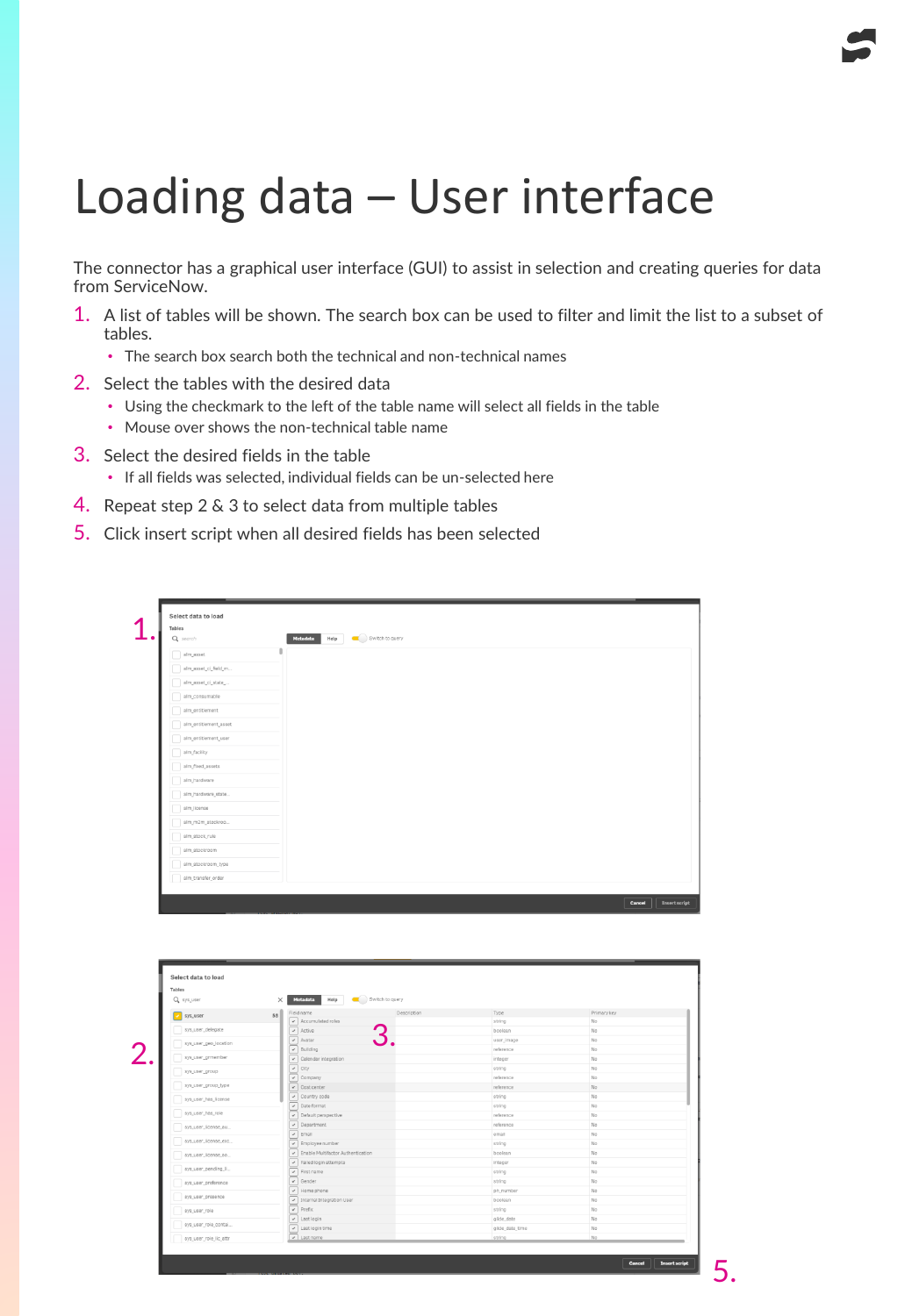Notes Tips & Tricks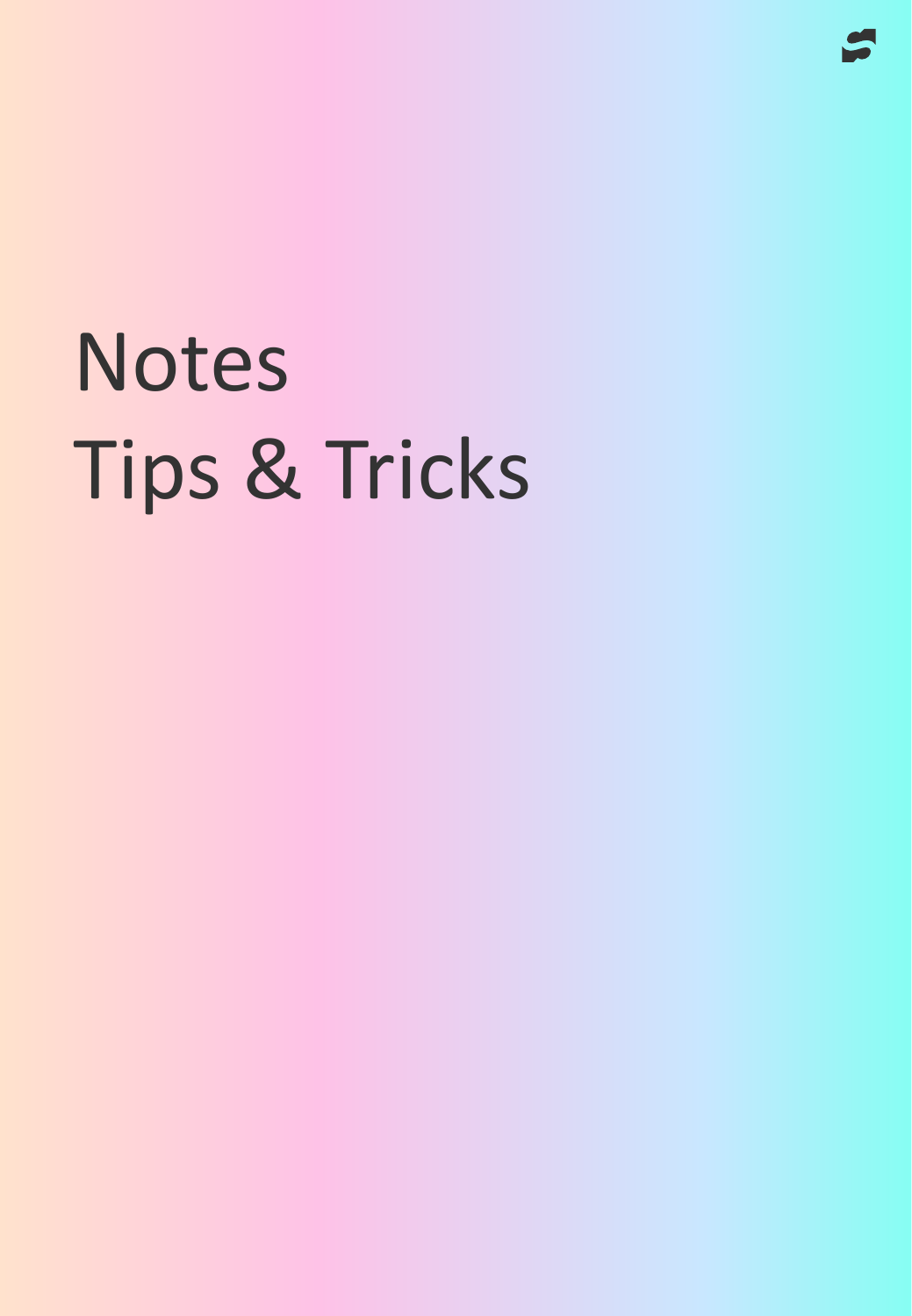## Notes

#### • Qlik Sense

- The data manager is at present time not supported for this connector, if a user tries to use it, they will get a message pointing them to the data editor.
- ServiceNow Connector
	- The connector doesn't at present support two-factor login.
- ServiceNow Connector & ServiceNow
	- The connector is at all times limited by the resources and capabilities of ServiceNow rest endpoint. Generally the performance is excellent, but with very large installation care might be needed when querying large datasets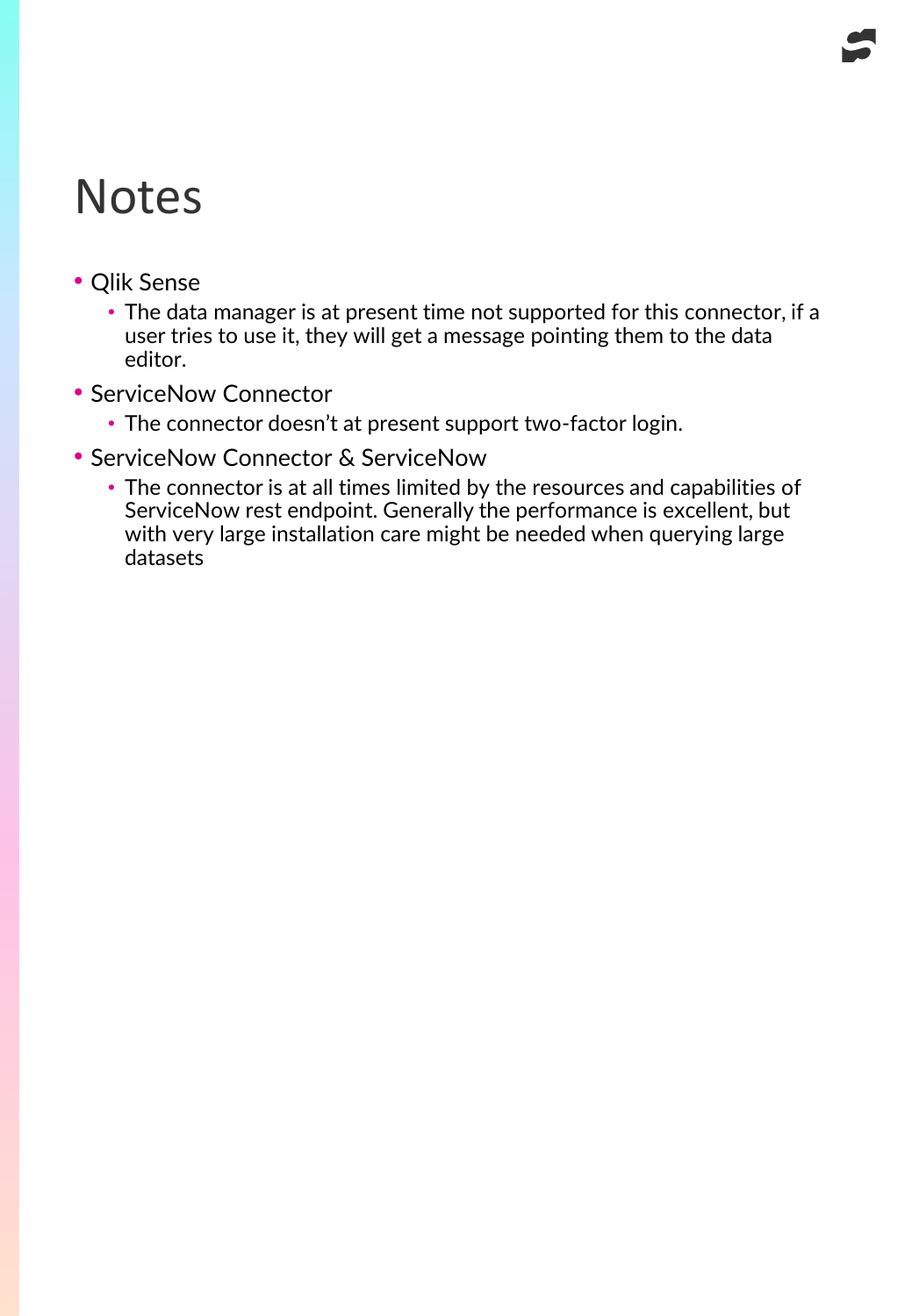# Tips & Tricks

• For future versions.